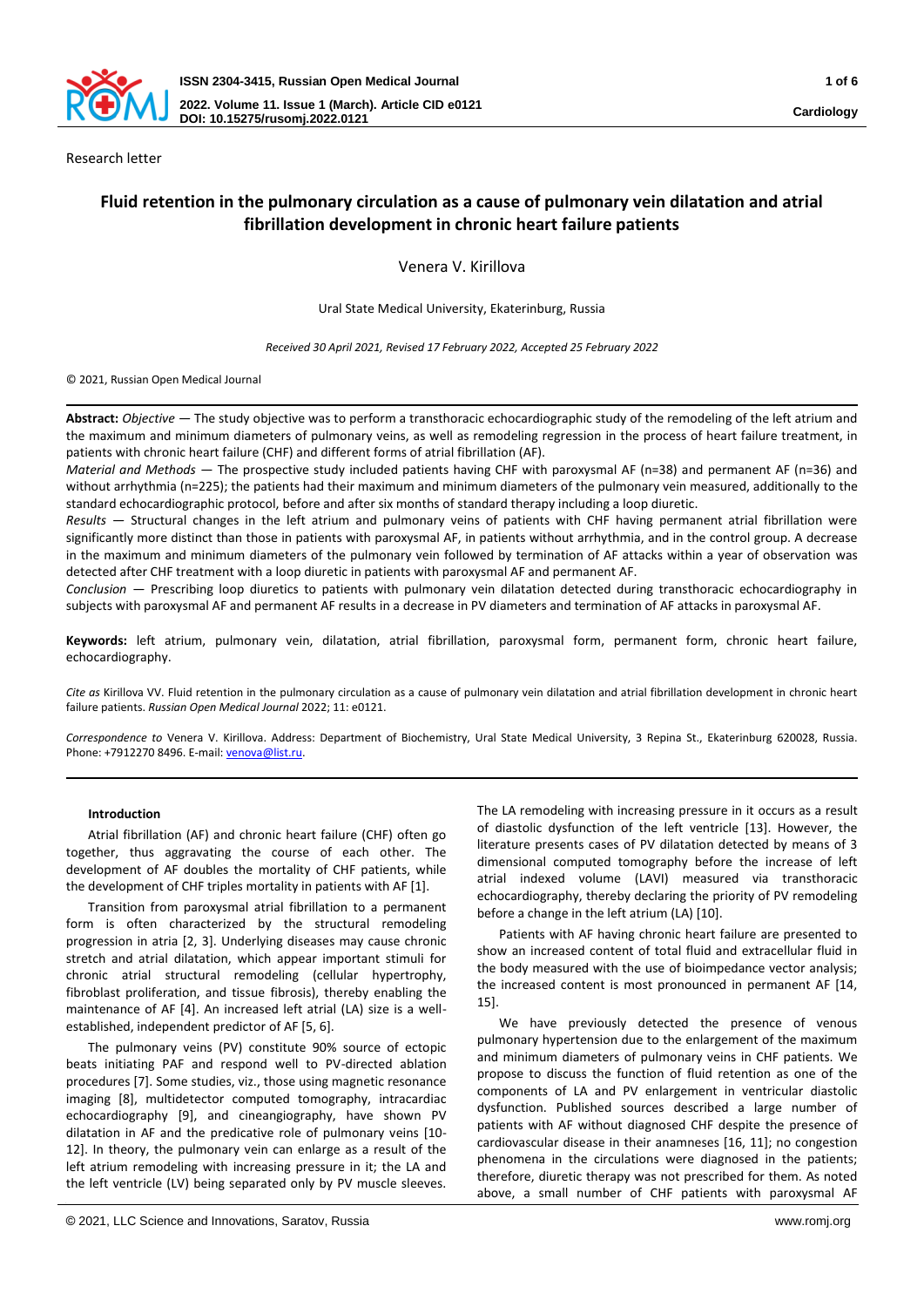

exhibited termination of AF attacks within a year of observation when a loop diuretic, specifically, torasemide, was prescribed in a dose of 10 to 30 mg [17].

maximum and minimum diameters of pulmonary veins, as well as remodeling regression during heart failure treatment, in patients with CHF and different forms of atrial fibrillation.

The objective of our study was to perform a transthoracic echocardiographic study of the left atrium remodeling and the

## **Table 1. Characteristic of CHF patients with permanent atrial fibrillation, with paroxysmal one, and without atrial fibrillation**

|                                                  | Control         | <b>CHF</b> patients |           | <b>Patients with</b> |                        |        | Patients with   |           |           |           |
|--------------------------------------------------|-----------------|---------------------|-----------|----------------------|------------------------|--------|-----------------|-----------|-----------|-----------|
| Parameter                                        | values          | without AF          | P         | paroxysmal AF        | P                      | P'     | permanent AF    | P         | P'        | P''       |
|                                                  | (n=132)         | $(n=225)$           |           | $(n=38)$             |                        |        | $(n=36)$        |           |           |           |
| Gender (male). %                                 | 30.3            | 27.5                | 0.788     | 18.4                 | 0.225                  | 0.349  | 50              | 0.076     | 0.046     | 0.002     |
| Age. years                                       | 35.08±9.86      | 65.01±10.37         | 0.001     | 70.31±8.92           | 0.001                  | 0.002  | 69.28±10.07     | 0.001     | 0.030     | 0.750     |
| Arterial hypertension. %                         | 0               | 100                 |           | 100                  |                        | 100    |                 |           |           |           |
| Coronary artery disease. %                       | 0               | 12.9                | ≤ $0.001$ | 10.5                 | 0.042                  | 0.662  | 11.1            | 0.041     | 0.754     | 0.934     |
| Type 2 diabetes mellitus. %                      | 0               | 4.9                 | ≤ $0.001$ | 10.5                 | 0.042                  | 0.287  | 8.3             | 0.080     | 0.485     | 0.747     |
| Acute stroke. %                                  | 0               | 4                   | ≤ $0.001$ | 2.6                  | 0.321                  | 0.631  | 5.6             | 0.153     | 0.695     | 0.521     |
| AH duration. years                               | 0               | 14.95±10.91         |           | 25.86±12.22          | < 0.001<br>26.50±12.32 |        |                 | < 0.001   | 0.823     |           |
| AF duration from the first attack. years         | O               | 0                   |           | 2.88±1.69            |                        |        | $9.69{\pm}4.50$ |           |           | < 0.001   |
| Inferolateral wall of the left ventricle, mm     | 7.73±0.89       | 11.20±2.08          | ≤ $0.001$ | 10.95±1.91           | ≤ $0.001$              | 0.461  | 11.50±1.86      | ≤ $0.001$ | 0.377     | 0.210     |
| Interventricular septum thickness. mm            | $8.11 \pm 1.21$ | 12.18±2.57          | ≤0.001    | 12.11±2.36           | ≤0.001                 | 0.901  | 12.27±1.76      | ≤ $0.001$ | 0.803     | 0.820     |
| Inferior wall of the right ventricle. mm         | $4.22 \pm 3.94$ | 7.95±5.41           | ≤ $0.001$ | 7.34±1.23            | ≤0.001                 | 0.461  | 8.88±3.73       | ≤0.001    | 0.194     | 0.035     |
| Myocardial mass index. $g/m^2$                   | 82.35±15.85     | 107.93±27.25        | ≤ $0.001$ | 108.63±22.37         | ≤0.001                 | 0.900  | 105.19±25.82    | ≤ $0.001$ | 0.556     | 0.509     |
| Right atrium volume. ml                          | 33.69±5.84      | 53.74±16.30         | ≤0.001    | 54.14±15.36          | ≤0.001                 | 0.883  | 101.21±35.76    | ≤0.001    | ≤0.001    | ≤0.001    |
| Left atrium in the left lateral position. mm     | 29.57±3.70      | 38.60±6.43          | ≤ $0.001$ | 41.26±4.36           | ≤ $0.001$              | 0.003  | 46.35±5.60      | ≤ $0.001$ | ≤0.001    | ≤ $0.001$ |
| Left atrium volume, ml                           | 42.94±7.89      | 85.51±22.83         | ≤ $0.001$ | 103.41±31.19         | ≤0.001                 | 0.002  | 124.65±17.78    | ≤0.001    | ≤0.001    | 0.006     |
| LAVI                                             | 23.64±2.56      | 44.28±9.58          | ≤ $0.001$ | 58.81±17.37          | ≤ $0.001$              | ≤0.001 | 67.16±17.78     | $≤0.001$  | ≤ $0.001$ | 0.049     |
| Left ventricular end-diastolic volume, ml        | 93.31±22.60     | 107.56±43.58        | ≤0.001    | 109.38±33.85         | 0.006                  | 0.771  | 110.62±40.22    | 0.013     | 0.675     | 0.930     |
| Left ventricular end-systolic volume. ml         | 29.94±9.07      | 35.35±21.95         | ≤0.001    | 33.52±12.63          | 0.106                  | 0.470  | 48.21±28.88     | ≤ $0.001$ | 0.014     | 0.009     |
| Stroke volume, ml                                | 62.88±15.36     | 72.54±25.84         | ≤0.001    | 74.41±19.22          | 0.001                  | 0.603  | 62.41±16.97     | 0.879     | 0.004     | 0.009     |
| Simpson's ejection fraction. %                   | 66.67±5.19      | 67.28±6.79          | 0.343     | 68.71±4.24           | 0.014                  | 0.091  | 58.38±11.58     | ≤ $0.001$ | ≤ $0.001$ | ≤ $0.001$ |
| Systolic pressure in the pulmonary artery. mm Hg | 14.74±5.26      | 23.43±8.86          | ≤0.001    | 26.05±9.55           | ≤ $0.001$              | 0.124  | 34.82±9.68      | ≤ $0.001$ | ≤ $0.001$ | ≤0.001    |
| IVC. mm                                          | 18.83±2.85      | 17.13±3.14          | ≤0.001    | 16.79±2.92           | ≤0.001                 | 0.514  | 19.75±2.90      | 0.071     | ≤0.001    | ≤ $0.001$ |
| TAPSE, mm                                        | 22.43±2.29      | 22.19±3.82          | 0.453     | 21.40±3.04           | 0.060                  | 0.166  | 16.50±4.10      | ≤0.001    | ≤0.001    | ≤ $0.001$ |
| Average E/e'                                     | $6.26 \pm 1.52$ | 10.03±3.34          | ≤ $0.001$ | 11.34±5.32           | ≤ $0.001$              | 0.149  | 14.78±4.19      | ≤ $0.001$ | ≤ $0.001$ | 0.003     |
| Maximum pulmonary vein diameter. mm              | 13.51±0.91      | 20.64±2.90          | ≤ $0.001$ | 22.21±2.03           | ≤ $0.001$              | ≤0.001 | 23.91±3.08      | ≤ $0.001$ | ≤0.001    | 0.002     |
| Minimum pulmonary vein diameter. mm              | $5.7 + 0.49$    | 10.51±2.96          | ≤ $0.001$ | 13.15±3.13           | ≤ $0.001$              | ≤0.001 | 15.10±3.07      | ≤0.001    | ≤0.001    | 0.010     |

CHF, the chronic heart failure; AF, the atrial fibrillation; AH, the arterial hypertension; LAVI, the left atrial indexed volume; IVC, the inferior vena cava; TAPSE, the tricuspid annular plane systolic excursion. Average Е/е' is the ratio of the early-diastolic blood flow velocity to the velocity of the lateral part and the medial part of the fibrous annulus of the mitral valve. P indicates the significance of the differences between each group of patients and the control group. P' indicates the significance of the differences between the group of CHF patients without AF and the group of patients with paroxysmal AF or the group of patients with permanent AF. P'' indicates the significance of the differences between the group of patients with paroxysmal AF and the group of patients with permanent AF.

### **Table 2. Echocardiography of the LA and the PV in patients with paroxysmal AF and permanent AF before and 6 months after therapy correction**

|                                                 | Patients with paroxysmal AF (n=38) |                             |               | Patients with permanent AF (n=36) |                             |                     |  |
|-------------------------------------------------|------------------------------------|-----------------------------|---------------|-----------------------------------|-----------------------------|---------------------|--|
| Parameter                                       | Before therapy<br>correction       | After therapy<br>correction |               | Before therapy<br>correction      | After therapy<br>correction |                     |  |
| LAVI                                            | 58.81±17.37                        | 43.00±3.70                  | < 0.001       | 67.16±17.78                       | 58.53±22.37                 | 0.085               |  |
| Maximum diameter of the pulmonary vein. mm      | 22.21±2.03                         | 19.70±1.00                  | < 0.001       | 23.91±3.08                        | 21.77±3.21                  | 0.008               |  |
| Minimum diameter of the pulmonary vein. mm      | 13.15±3.13                         | $10.22 \pm 0.63$            | < 0.001       | 15.10±3.07                        | 12.34±2.13                  | < 0.001             |  |
| Therapy                                         |                                    |                             |               |                                   |                             |                     |  |
| Beta blockers. %                                | 40                                 | 100                         | < 0.001       | 70.6                              | 100                         | < 0.001             |  |
| ACEIs/ARBs. %                                   | 20/60                              | 13.3/86.7                   | 0.4360.009    | 23.5/58.8                         | 29.4/70.6                   | 0.573/0.300         |  |
| Indapamide/HCTZ or chlorthalidone/torasemide. % | 20/6.7/0                           | 0/0/100                     | 0.004/0.107/0 | 59/5.9/0                          | 0/0/100                     | < 0.001 / 0.142 / 0 |  |
| Spironolactone or eplerenone/furosemide. %      | 26.70                              | 26.70                       | 1/0           | 23.5/5.9                          | 52.9/0/0                    | 0.0110.142          |  |
| Calcium-channel blockers. %                     | 40                                 |                             | < 0.001       | 11.8                              | 11.8                        |                     |  |
| Antyarrhythmics                                 | 13.3                               |                             | 0.021         | 0                                 | 0                           |                     |  |

AF, the atrial fibrillation; LAVI, the left atrial indexed volume; ACEIs/ARBs, the angiotensin converting enzyme inhibitors/ angiotensin receptor blockers; HCTZ, the hydrochlorothiazide. P indicates the significance of the differences in the parameters before and after therapy correction.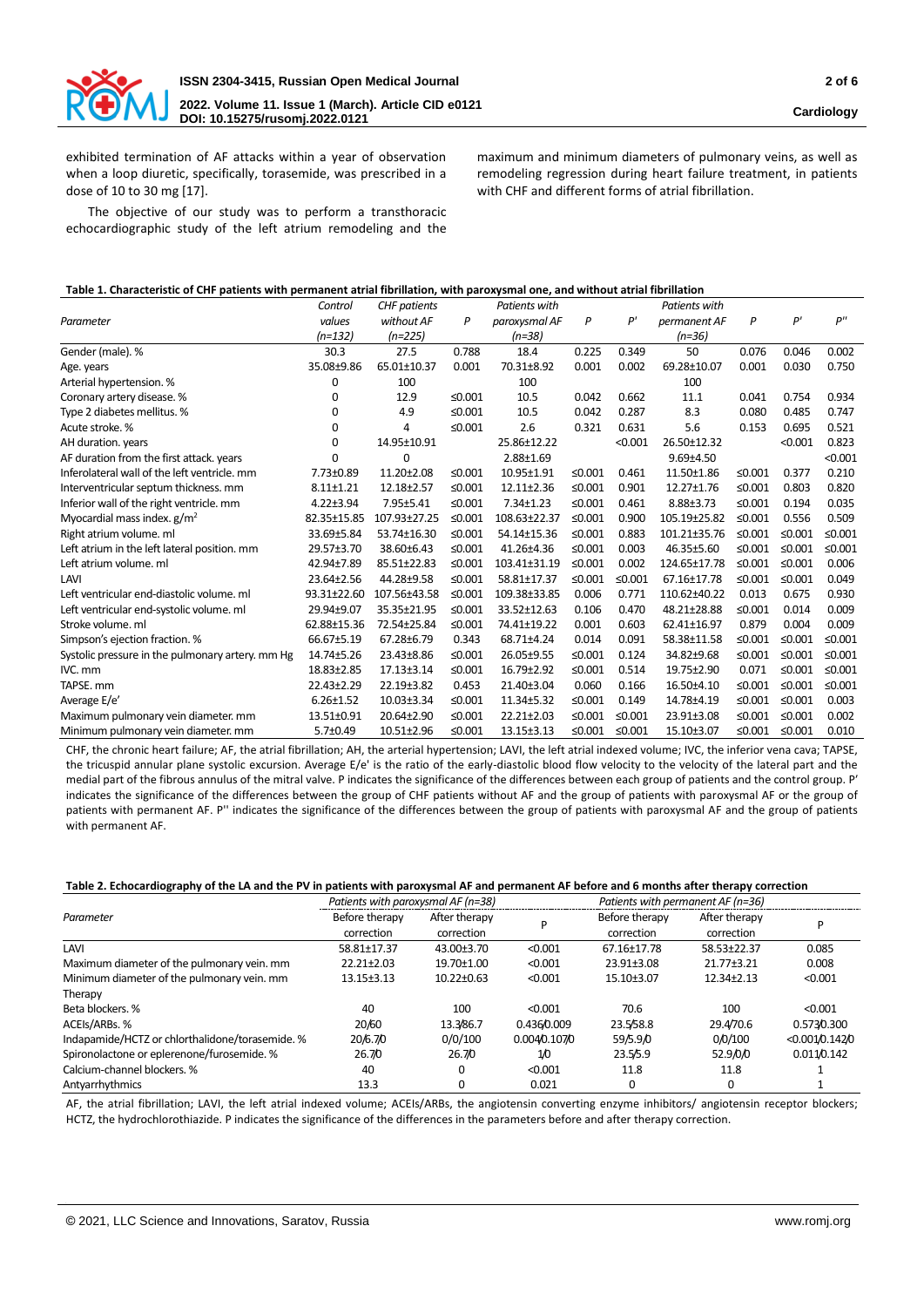

**ISSN 2304-3415, Russian Open Medical Journal 3 of 6 2022. Volume 11. Issue 1 (March). Article CID e0121 DOI: 10.15275/rusomj.2022.0121**

**Cardiology**



Figure 1. Pulmonary vein in a patient having CHF without AF. A. The maximum diameter of the pulmonary vein (20.0 mm). B. The minimum diameter of the pulmonary vein (10.1 mm).



Figure 2. Pulmonary vein in a patient with CHF and paroxysmal AF. A. The maximum diameter of the pulmonary vein (21.3 mm). B. The minimum diameter of the pulmonary vein (14.7 mm).



**Figure 3. Pulmonary vein in a patient with CHF and permanent AF.** A. The maximum diameter of the pulmonary vein (22.9 mm). B. The minimum diameter of the pulmonary vein (18.7 mm).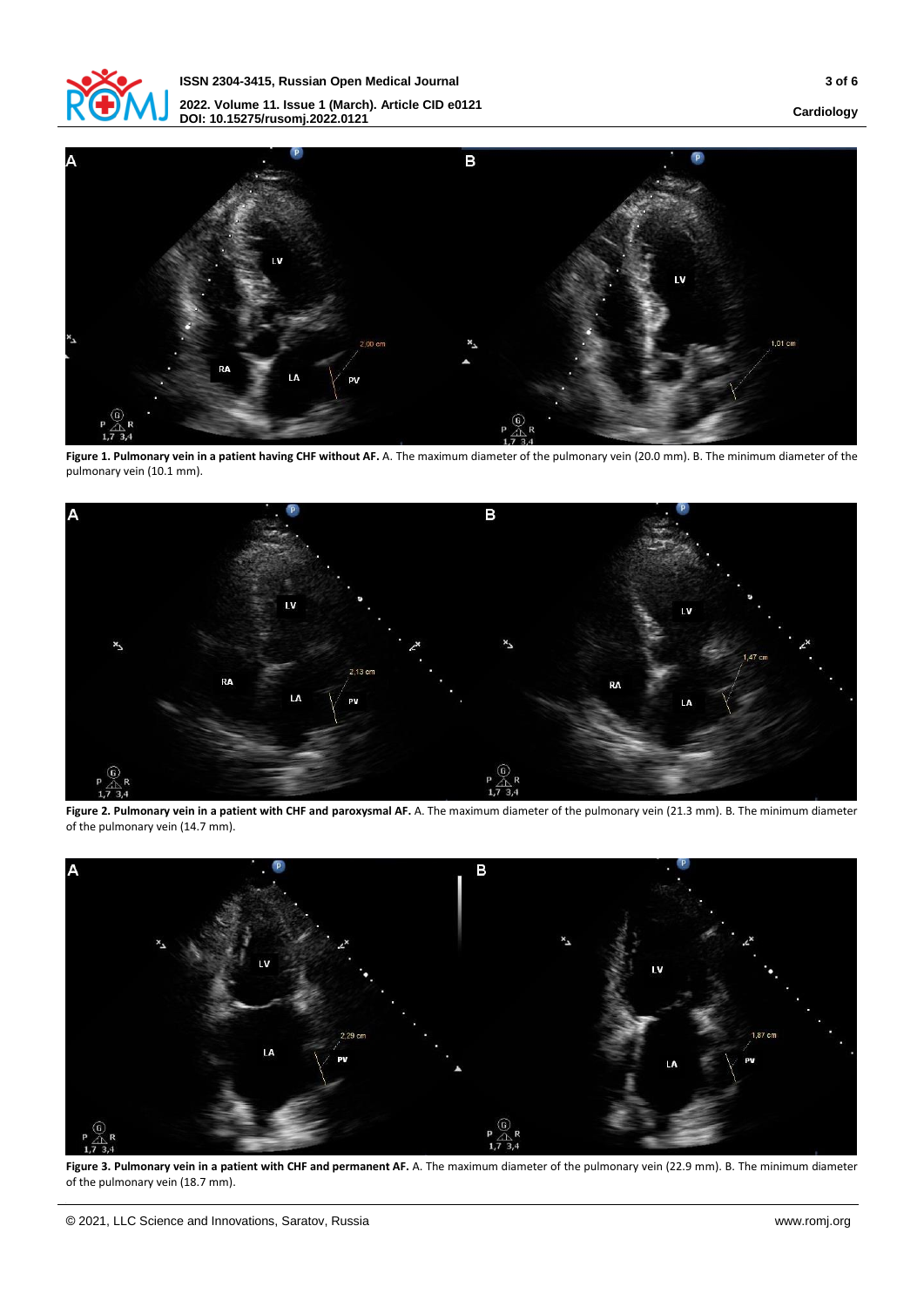



**Figure 4. Pulmonary vein in a healthy person without cardiovascular pathology.** A. The maximum diameter of the pulmonary vein (13.7 mm). B. The minimum diameter of the pulmonary vein (5.2 mm).

### **Material and methods**.

# *Patients*

The study prospectively recruited 299 patients with chronic heart failure and 132 virtually healthy people aged 35.08±1.80 (control group), examined in Uralskaya Clinic, LLC (Ekaterinburg, Russia). Patients with CHF were divided into three groups: group 1 (n=225) included patients with chronic heart failure without atrial fibrillation; group 2 (n=38) consisted of patients having chronic heart failure with symptomatic paroxysmal atrial fibrillation; group 3 (n=36) was represented by patients with chronic heart failure and symptomatic permanent AF. Chronic heart failure was diagnosed sensu the latest recommendations on CHF diagnostics [18]. The inclusion criteria were at least two episodes of symptomatic atrial fibrillation within the preceding 6 months but no AF episode longer than 7 days (without spontaneous termination or cardioversion). The exclusion criteria were patients with secondary atrial fibrillation (due to cardiac surgery, infection, or hyperthyroidism) and patients who underwent radiofrequency ablation.

The informed consent for research was obtained from all the patients. All the patients gave a written consent for participation in the study, which was approved by the local ethic committee of the Institute of Medical Cell Technologies (Ekaterinburg, Russia).

# *Echocardiographic examination*

Transthoracic echocardiography was recorded using a Philips HD-15 device (USA) according to the standard protocol with the additional determination of the maximum and minimum diameters of the visualized pulmonary vein in order to diagnose pulmonary venous hypertension [19] at the beginning of the study and after six months of treatment including background CHF therapy and a loop diuretic, namely torasemide.

### *Statistical analyses*

The use of the chi-square test showed that the available sample met the criteria for a normal distribution. Statistical analysis of the research results was conducted via Student's t-test. Statistically significant differences were considered at p <0.05. The

data were presented in the form M±SD, where M is the average value of the measured values, SD is standard deviation.

# **Results**

The CHF patients with paroxysmal AF and permanent AF were elder than those without AF (*Table* 1). The patients with different forms of AF did not differ in age. The groups were comparable in terms of associated pathologies. In the group of patients with permanent AF, male gender prevailed, compared to other groups, probably, due to their late medical consultation. *Table* 1 presents a general characteristic of the patients.

The patients with chronic heart failure, regardless of the absence or presence of paroxysmal or permanent atrial fibrillation, had structural changes in the heart, compared with the control group, which were detected via echocardiography (*Table* 1).

The patients with chronic heart failure having paroxysmal or permanent atrial fibrillation, compared to patients without AF, had significantly more distinct structural changes in their heart. The latter were as follows: more obvious LA dilatation (left atrium volume of 103.41±31.19, 124.65±17.78, 85.51±22.83 ml; LAVI of 58.81±17.37, 67.16±17.78, and 44.28±9.58), dilatation of the left lower pulmonary vein of the maximum (22.21±2.03, 23.91±3.08, and 20.64±2.90 mm) and minimum (13.15±3.13, 15.10±3.07, and 10.51±2.96 mm) diameters (*Table* 1). *Figures* 1А, 2А, 3А, and 4А demonstrate maximum PV diameter in the patients with chronic heart failure without AF, in the patients having paroxysmal and permanent AF, and in the control subjects; *Figures* 1В, 2В, 3В, and 4В show their minimum PV diameter.

We detected differences in myocardial remodeling in the patients with different forms of atrial fibrillation. The patients with permanent AF, compared to the patients with paroxysmal AF, had larger LA dilatation and larger dilatation of the left lower pulmonary vein of the maximum and minimum diameters with higher average E/e′ (*Table* 1). Besides, the dilatation of right atrium, more evident LV myocardial hypertrophy, in combination with increased systolic pressure in the pulmonary artery at a lower LV preserved ejection fraction and a decreased systolic function of the right ventricle (*Table* 1), were detected in the CHF patients with permanent atrial fibrillation.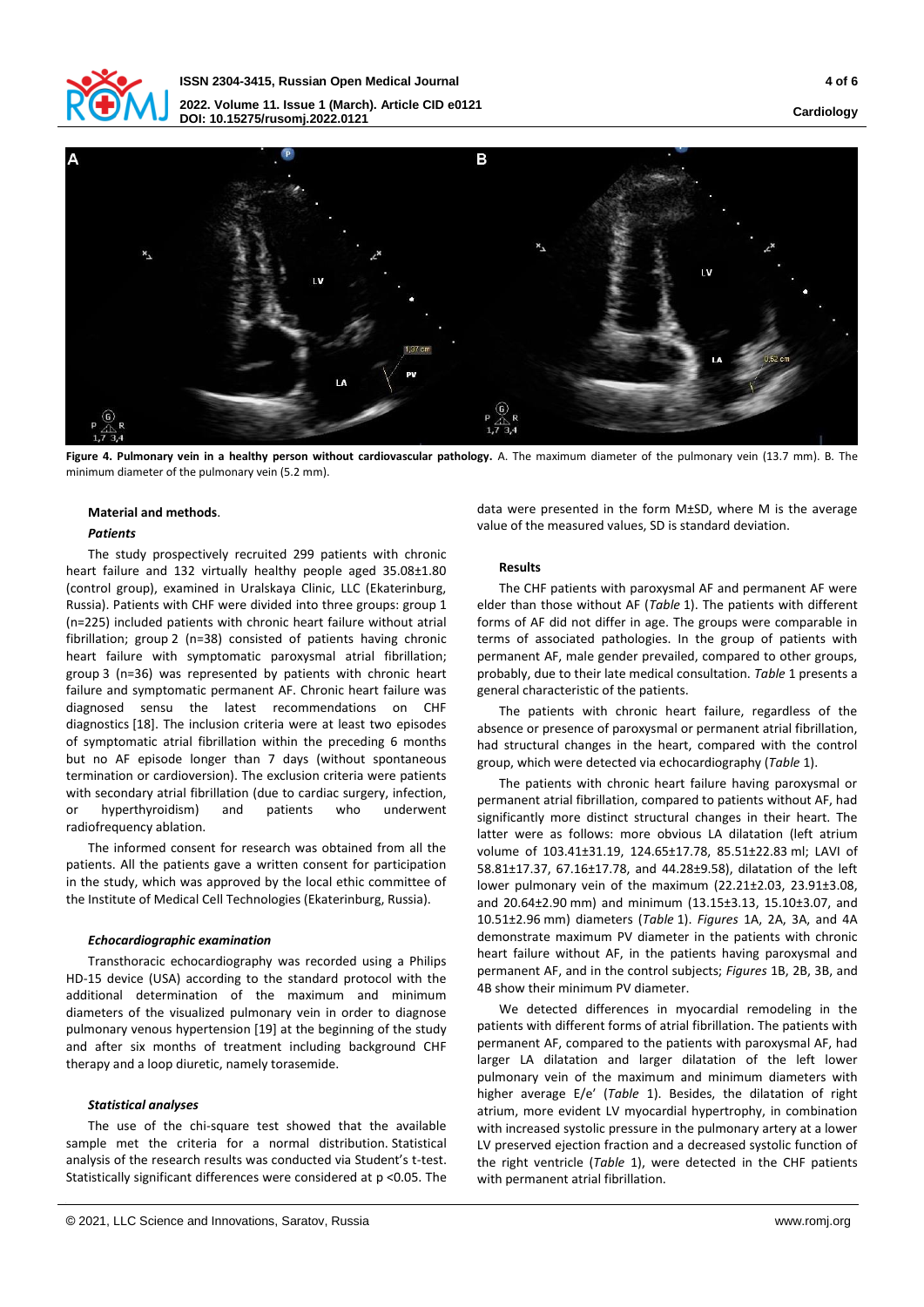

After 6 months of standard CHF therapy with individual selection of a loop diuretic, the following significant improvements in echocardiographic indices were detected both in the group of patients with paroxysmal and permanent AF (*Table* 2): the left atrial volume index decreased from 58.81±17.37 to 43.00±3.70 (р≤0.001) and from 67.16±17.78 to 58.53±22.37 (р=0.085), respectively; the maximum diameter of the pulmonary vein decreased from 22.21±2.03 mm to 19.70±1.00 mm (р≤0.001) and from 23.91±3.08 mm to 21.77±3.21 mm (р=0.008), respectively; the minimum diameter of the pulmonary vein declined from 13.15±3.13 mm to 10.22±0.63 mm (р≤0.001) and from 15.10±3.07 mm to 12.34±2.13 mm (p≤0.001), respectively, this being an indication of reduced pressure in the pulmonary veins.

Paroxysms stopped as a result of therapy in patients with paroxysmal AF; no paroxysms appeared within 1 year of observation.

# **Discussion**

The transthoracic echocardiographic study demonstrated that the patients with chronic heart failure having atrial fibrillation had more evident structural impairments of the heart walls and chambers, compared to those in the patients without arrhythmia; this manifested itself in a more pronounced dilatation of the left atrium, with a pulmonary vein flowing into it. It was also shown that the patients with chronic heart failure and permanent atrial fibrillation had more obvious structural impairments of the heart chambers and hemodynamics, compared to those in the patients with paroxysmal atrial fibrillation; this manifested itself in a more pronounced dilatation of the left atrium, with a pulmonary vein flowing into it, and a higher value of the average E/e′ ratio. The CHF patients with permanent AF had a dilatation of the right atrium with greater hypertrophy of the RV inferolateral wall, along with increased systolic pressure in the pulmonary artery and the RV systolic dysfunction estimated according to TAPSE. Other researchers also noted that both left atrium and the right atrium possess structural features contributing to the pathogenesis of AF [20].

The prescription of diuretic therapy, viz., torasemide at a dosage of 10 to 30 mg per day, for the patients with paroxysmal AF and the permanent AF resulted in a significant decrease in LAVI in the patients with paroxysmal AF and a reduction of the maximum and minimum diameters of PV in the patients with paroxysmal AF and permanent AF, the measurements made via dynamic transthoracic echocardiography in six months. Besides, AF attacks stopped within a year of observation. Before the therapy was corrected, 40% of the patients had been treated by basic medications for CHF, viz., by beta-blockers and angiotensin converting enzyme inhibitors or angiotensin receptor blockers. However, when visiting a physician, the patients complained of having AF attacks; this implied the role of the diuretics facilitating the reduction of LA and PV in terminating the paroxysms.

It is known from the literature sources that the use of renin– angiotensin blockers and diuretics is associated with a reduced AF development after atrial flutter ablation [21].

Although the study followed more than one group of patients with arterial hypertension, who developed paroxysmal AF, later on transforming into permanent AF, it indirectly indicated that CHF development with fluid congestion in the pulmonary circulation, followed by the enlargement of the LA and the PV, was a basis for AF formation and the transformation of paroxysmal AF into

permanent AF in patients with prolonged AH in their medical histories.

### **Limitations**

The sample size of participants was small. The patients under study were not the same in the groups, and this limited our understanding of the actual remodeling of left atrial myocardium and pulmonary vein myocardium in the course of AF formation and paroxysmal AF transformation into permanent AF.

Some of the patients had an atypical position of the pulmonary veins [20], and this could limit the visualization of pulmonary veins and the measurement of their diameters. The limitations of heart visualization by echocardiography were also among the limitations of the proposed method.

The study including a loop diuretic prescribed for the patients with paroxysmal AF who exhibited the termination of paroxysms was not randomized; consequently, additional research of the kind is needed.

# **Conclusion**

Echocardiography proved its applicability to measuring the maximum and minimum PV diameters in patients with CHF.

The LA and the maximum and minimum PV diameters enlarge in proportion to the development of paroxysmal AF in patients with CHF and the transformation of paroxysmal AF into permanent AF. Thus, more significant dilatation of the left atrium with pulmonary veins flowing into it, with their increasing dilatation in association with paroxysmal AF, and its transformation into permanent AF, has been detected in patients with chronic heart failure and atrial fibrillation. In permanent AF, besides changes in the left chambers, there were changes in the right chambers.

The normalization of the PV diameter in patients with CHF and paroxysmal AF resulted in the termination of arrhythmia attacks.

### **Funding**

This study was funded partly by the state assignment to the USMU of the Ministry of Health of the Russian Federation for 2021–2023, No. 121030900298-9. Topic: Individualization of Selecting Complex Anti-Aging Therapy.

### **Conflict of interest**

The author declare that they have no conflicts of interest.

### **References**

- 1. Wang TJ, Larson MG, Levy D, Vasan RS, Leip EP, Wolf PA, et al. Temporal relations of atrial fibrillation and congestive heart failure and their joint influence on mortality: the Framingham Heart Study. *Circulation* 2003; 107(23): 2920-2925. [https://doi.org/10.1161/01.cir.0000072767.89944.6e.](https://doi.org/10.1161/01.cir.0000072767.89944.6e)
- 2. Nattel S, Guasch E, Savelieva I, Cosio FG, Valverde I, Halperin JL, et al. Early management of atrial fibrillation to prevent cardiovascular complications. *Eur Heart J* 2014; 35(22): 1448-1456. [https://doi.org/10.1093/eurheartj/ehu028.](https://doi.org/10.1093/eurheartj/ehu028)
- 3. de Vos CB, Pisters R, Nieuwlaat R, Prins MH, Tieleman RG, Coelen RJ, et al. Progression from paroxysmal to persistent atrial fibrillation clinical correlates and prognosis. *J Am Coll Cardiol* 2010; 55(8): 725-731. [https://doi.org/10.1016/j.jacc.2009.11.040.](https://doi.org/10.1016/j.jacc.2009.11.040)
- 4. Eckstein J, Verheule S, de Groot NM, Allessie M, Schotten U. Mechanisms of perpetuation of atrial fibrillation in chronically dilated